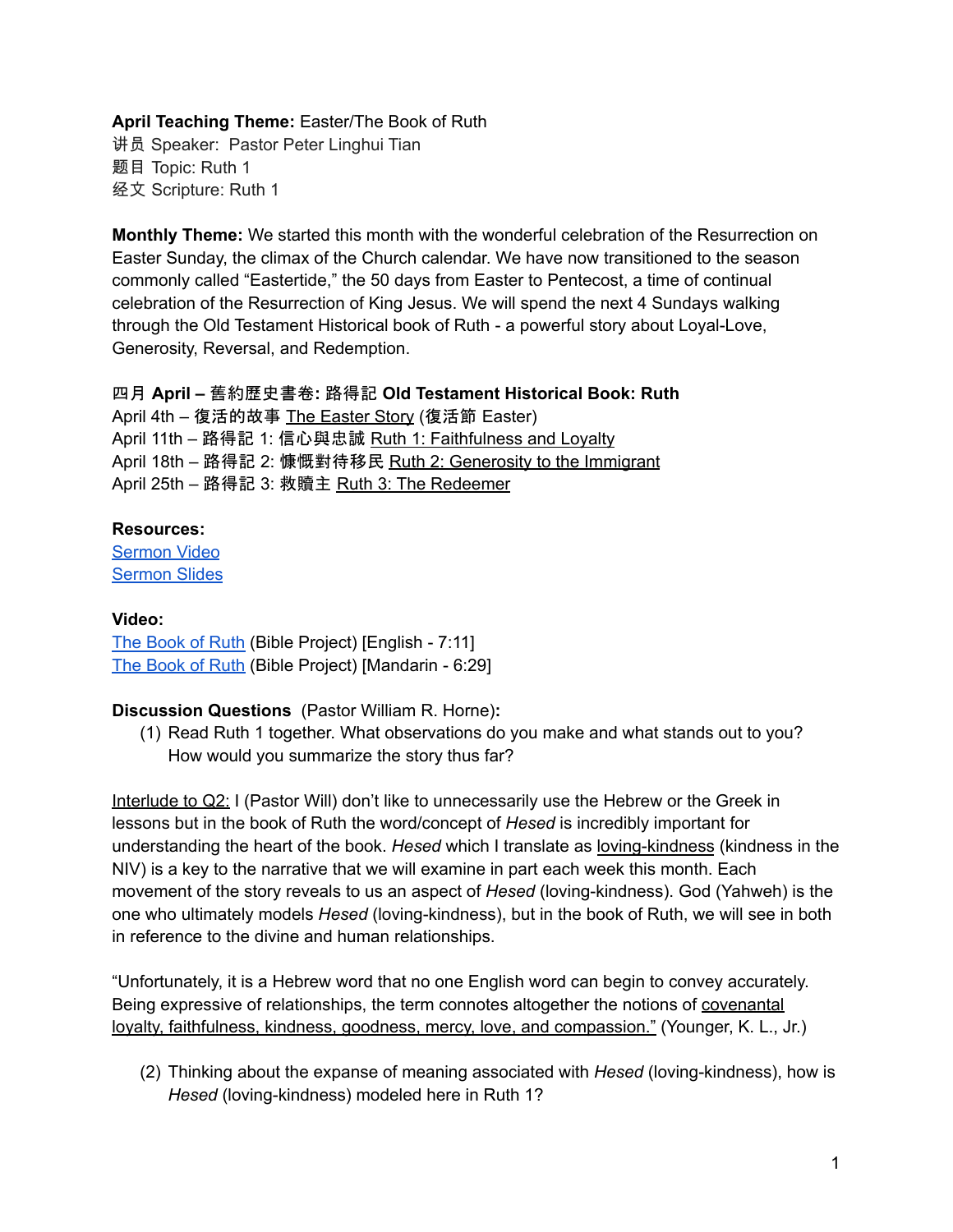- (3) In Ruth 1, we see *Hesed* (loving-kindness) modeled in commitment & loyalty to the other. Ruth stays devoted to Naomi despite her having better personal odds "returning to the home of her mother." In what ways can we practice this type of "commitment & fidelity" in our own lives? In what ways are we tempted to do the opposite?
- (4) Re-read Ruth 1:20-21. What do you think about Naomi's words here? In our time and culture, we are often pushed to ignore our pain, yet in the Bible grief, lament, and acknowledging pain are important parts of life. The Christian practice is to, **"Rejoice with those who rejoice, weep with those who weep."** (Romans 12:15). What are some ways we can better practice acknowledge our pain and the pain of others?
- (5) Something lurking in the background of our story thus far is a view of God's sovereignty and providence for people. **"Naomi heard in Moab that the LORD had come to the aid of his people by providing food for them…"** (1:6). Naomi then returns to her home, "Bethlehem," which literally means "House of Bread" (more wordplay!). Let's close our time together naming ways God has provided for us. (This is an important practice for us to regularly pause in thanksgiving).

# **Important Notes** (Pastor William R. Horne)**:**

Notes on Q1:

- *Setting (Time & Place):* **"When the judges ruled"** (Ruth 1:1) [runs parallel to the book of Judges when **"In those days Israel had no king; everyone did as they saw fit."** (Judges 21:25). When we read the book of Judges we see these times were characterized by chaos, oppression, evil, and violence in Isreal.] The starts in Moab [Israel's enemy - a nation that came from Abraham's nephew Lot (Gen 19)], and a return to Bethlehem in Judah (Southern Isreal), during the "barley harvest" (v.22)
- *Characters:* Elimelek (Family Patriarch), Naomi (wife), Mahlon (Son), Kilion (Son) [Ephrathites of Bethlehem in Judah (Israelites)], Orpah (Daughter-in-Law), Ruth (Daughter-in-law) [Both Moabites]
- *Circumstances:* Famine forced Family to leave Israel for Moab. Death and the Lord's providence motivated a move back to Isreal. (10 years in Moab)
- Note: In this time and context, a widow was among the most vulnerable in society as their providence came from a husband. Life was very hard for a widow, especially an older widow with little hope of remarriage. This is also why God commanded the people of God repeatedly to care for the **"the poor, the widow, the orphan, and the foreigner in their midst."** (The "Quartet of the Vulnerable")

Notes on Q2: Key: Ruth 1:16-17 "**But Ruth replied, "Don't urge me to leave you or to turn** back from you. Where you go I will go, and where you stay I will stay. Your people will be my people and your God my God. Where you die I will die, and there I will be buried. May **the LORD deal with me, be it ever so severely, if even death separates you and me."** (Note: she commits both to Naomi and to God (Yahweh).)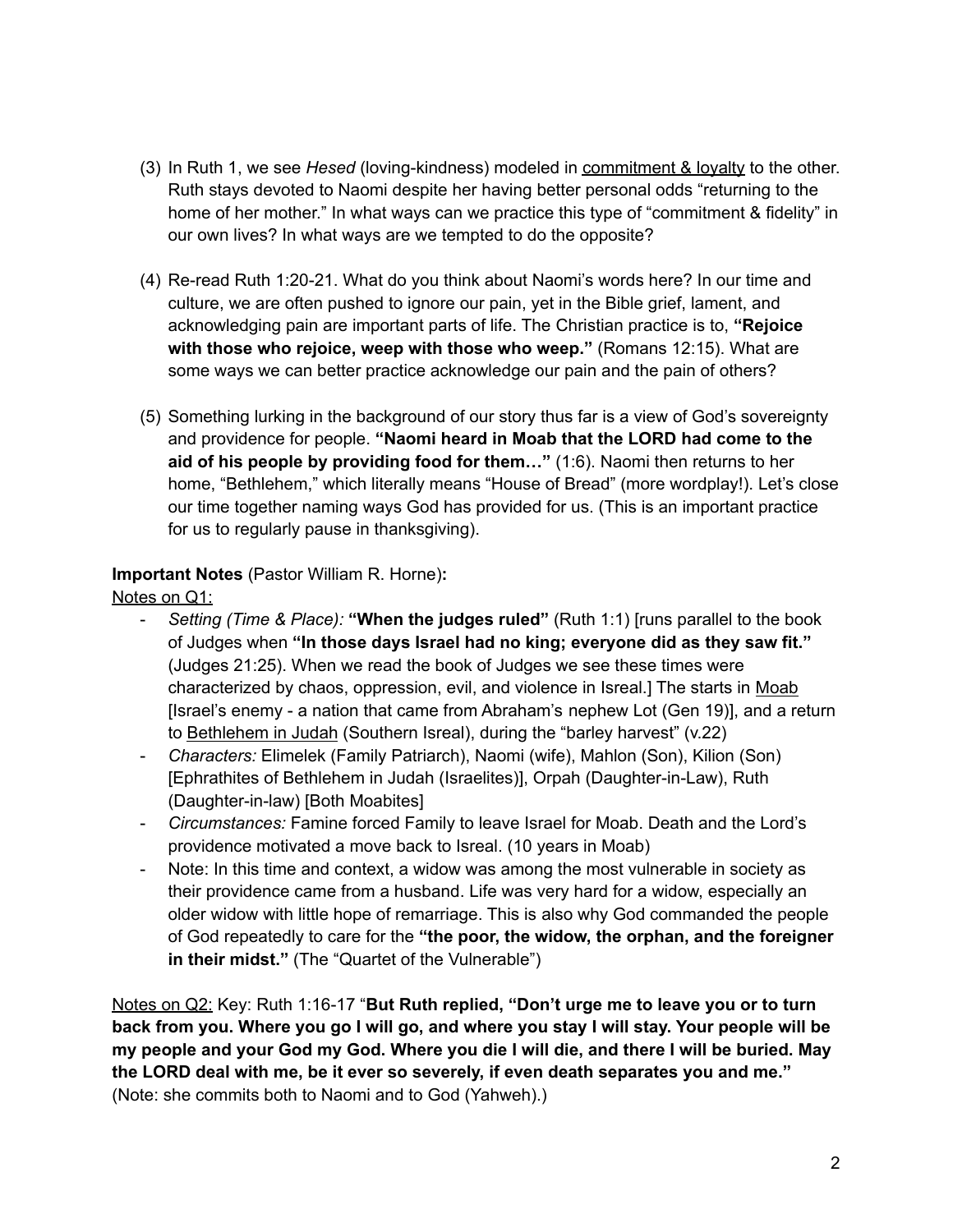## Notes on Q3: Practice Ideas:

- (i) Being people of our word. When we say we will do something we do it. This also includes being wise in our "promise-making," don't be quick to say "yes" if you aren't sure you can commit to something. In Jesus' words, **"Let your Yes be Yes, your No be No."** (Matt 5:33-37)
- (ii) Sticking with people and our community through the hard times.
- (iii) **"Do nothing out of selfish ambition or vain conceit. Rather, in humility value others above yourselves…"** (Phil 2:3)

## Notes on Q4:

- Wordplay: Naomi's name means "pleasant, beautiful, good," and she denies that identity asking to be called "Mara" which means "bitter," as it better describes her state (1:20-21).
- At this point of the story, Naomi is full of grief over her losses and returns home in a state of hopelessness. Many have viewed Naomi as "lacking faith" in her hopelessness and complaint. However, I (Pastor Will) believe it is better to view Naomi as living in the fullness of faith in her pain. "She takes God so seriously that, with Job and Jeremiah (and even Abraham, Gen. 15:2), she resolutely and openly voices her complaint. One should not minimize what this poor woman has gone through! The pain is real." (Younger, K. L., Jr.). *This doesn't mean that everything in her complaint is right or correct, but we can acknowledge our God is big enough to handle it! :)*
	- (a) Practices:
		- (i) Not being afraid to name and acknowledge our pain, grief, and emotions. (Speaking it, Journaling, etc.)
		- (ii) Not minimizing other people's pain and emotions. Choosing to feel the other's pain and walk with them.
		- (iii) Being fully open and honest with God in prayer about where we are at (He knows, but honesty before God become honest before yourself!)
		- (iv) Having/Building a close community that we can be real and authentic with even when in situations of pain, suffering, and grief.
		- (v) When we see suffering in the world, refuse to look away or ignore it. (This is really hard, but we cannot ignore the suffering of others). \*\*All of these practices are best done in community, not in isolation.\*\*

**Sermon Summary** (Elder Yin):

人生的抉择

田传道 4/12

"当士师秉政的时候,国中遭遇饥荒。在 犹大 的 伯利恒 ,有一个人带着妻子和两个儿子往 摩押 地塞寄这人 名叫 以利米勒,他的妻名叫 拿俄米 ;他两个儿子, 一个名叫 玛伦 ,一个名叫 基连 ,都是 犹 柏利恒 的 以法 他 人。他们到了 摩押 地,就住在那里。 后来 拿俄米 的丈夫 以利米勒 死了,剩下妇人和她两个儿逩两个儿 子娶了 摩押 女子为妻,一个名叫 俄珥巴 ,一个名叫 路得 ,在那里住了约有十年。 玛伦 和 基迭 也死了, 剩 下 拿俄米,没有丈夫,也没有儿子。"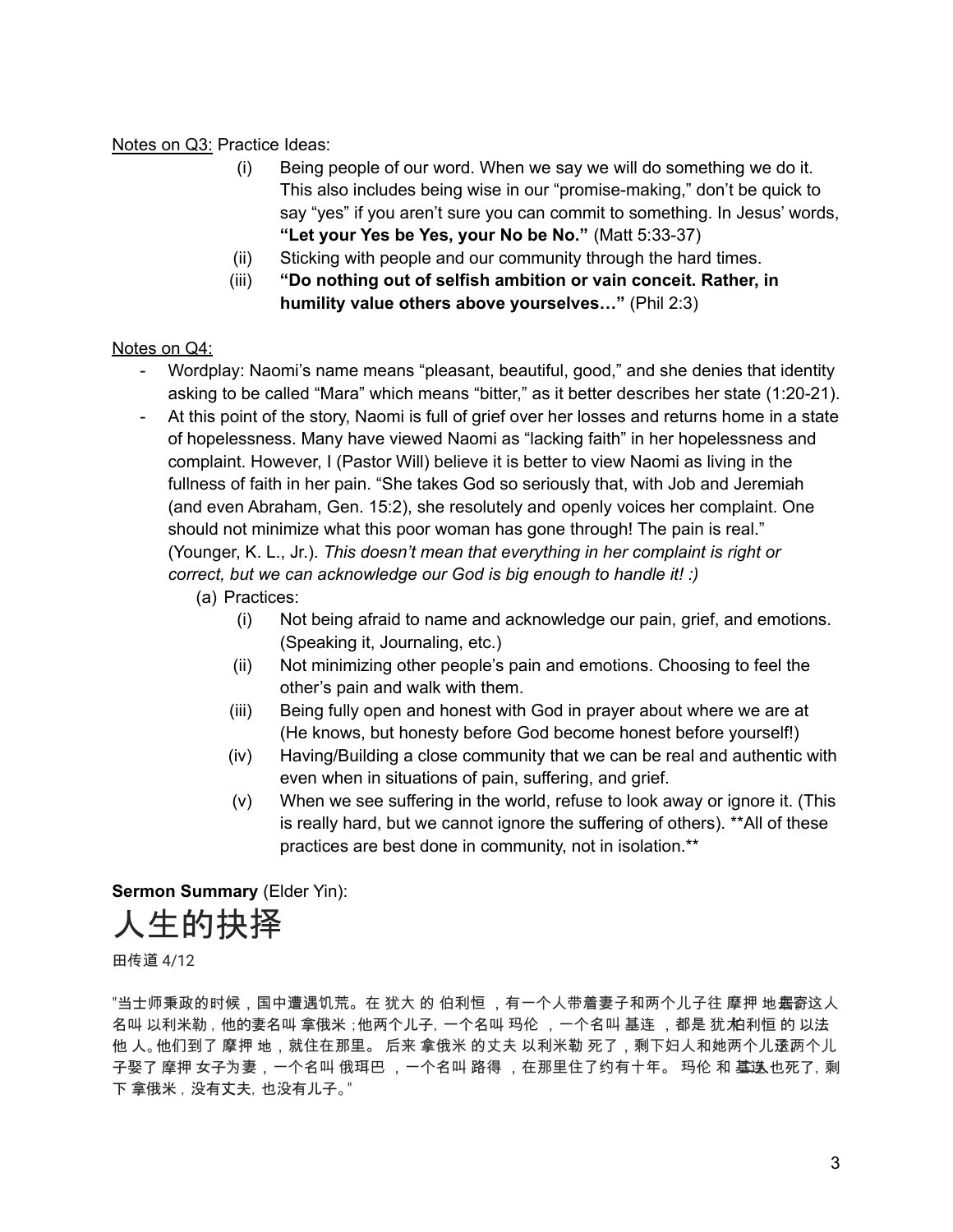路得记 1:1-5

每天遇选择,小选择会影响大选择。会影响我们生活。路德记载6个人物,他们作了不同的选择, 以利米勒

路德

那奥米

今天看以利米勒的选择。

一,士师秉政的时候

那时候以色列没有王,各人任意而行。没有王和军队保护。其实他们有王,王是耶和华。百姓厌弃耶和华。

"耶和华对 撒母耳 说:「百姓向你说的一切话,你只管依从;因为他们不是厌弃你,乃是厌弃我,不**要i脱**作他 王。"

撒母耳记上 8:7

以色列要把神赶出去,不让神成为他们引导的国家,后果就是各人任意而行,行恶。任意在信仰上,不要神,选 自己要的神,迦南地的神。在自己家建立殿,自设祭师。性随便。罪恶。把神赶出生命中行为也接着腐败

二,国中遭遇饥荒

以色列人离开神后,他们被交在敌人手中。是不是上帝小气?你不听我,我就惩罚你。我们的神是不轻易计较的 神, 如是的话,我们就一天也没有平安。如神按我们意念审判我们,我们站立不住。以色列人之所以受敌人欺压 是因为失去了上帝的保护。而不是神加害与他们。(不要因神不计较而轻曼神arthur)。以色列人不被欺负是因 为有神的保护。如果没神保护就陷入困境。

"耶和华使 以色列 人安静,不与四围的一切仇敌争战,已经多日。 约书亚 年纪老迈 约书亚记 23:1 "王住在自己宫中,耶和华使他安靖,不被四围的仇敌扰乱。" 撒母耳记下 7:1

周围不敢害他们因见神是他们的保护,你有神的保护吗?arthur

同样饥荒也不是神的审判而是他们选择离弃上帝。 "「你若留意听从耶和华─你 神的话,谨守遵行他的一切诫命,就是我今日所吩咐你的,他必使你超乎天下万民 之上。你若听从耶和华一你,神的话,这以下的福必追随你,临到你身上: 你身所生的,地所产的,牲畜所下的,以及牛犊、羊羔,都必蒙福。 你的筐子和你的抟面盆都必蒙福。" 申命记 28:1-2, 4-5

跟着神有祝福。"人所行的,若蒙耶和华喜悦, 耶和华也使他的仇敌与他和好。" 箴言 16:7 "约瑟 住在他主人 埃及 人的家中,耶和华与他同在,他就百事顺利。 他主人见耶和华与他同在,又见钢钢 他手里所办的尽都顺利, 约瑟 就在主人眼前蒙恩,伺候他主人,并且主人派他管理家务,把一切所有的都交在 他手里。" 创世记 39:2-4

"「我的律例, 你们要遵行,我的典章,你们要谨守,就可以在那地上安然居住。 地必出土产,你们就要**吃哪**, 地上安然居住。 你们若说:『这第七年我们不耕种,也不收藏土产,吃什么呢?』 我必在第六年将我所命赐的福

4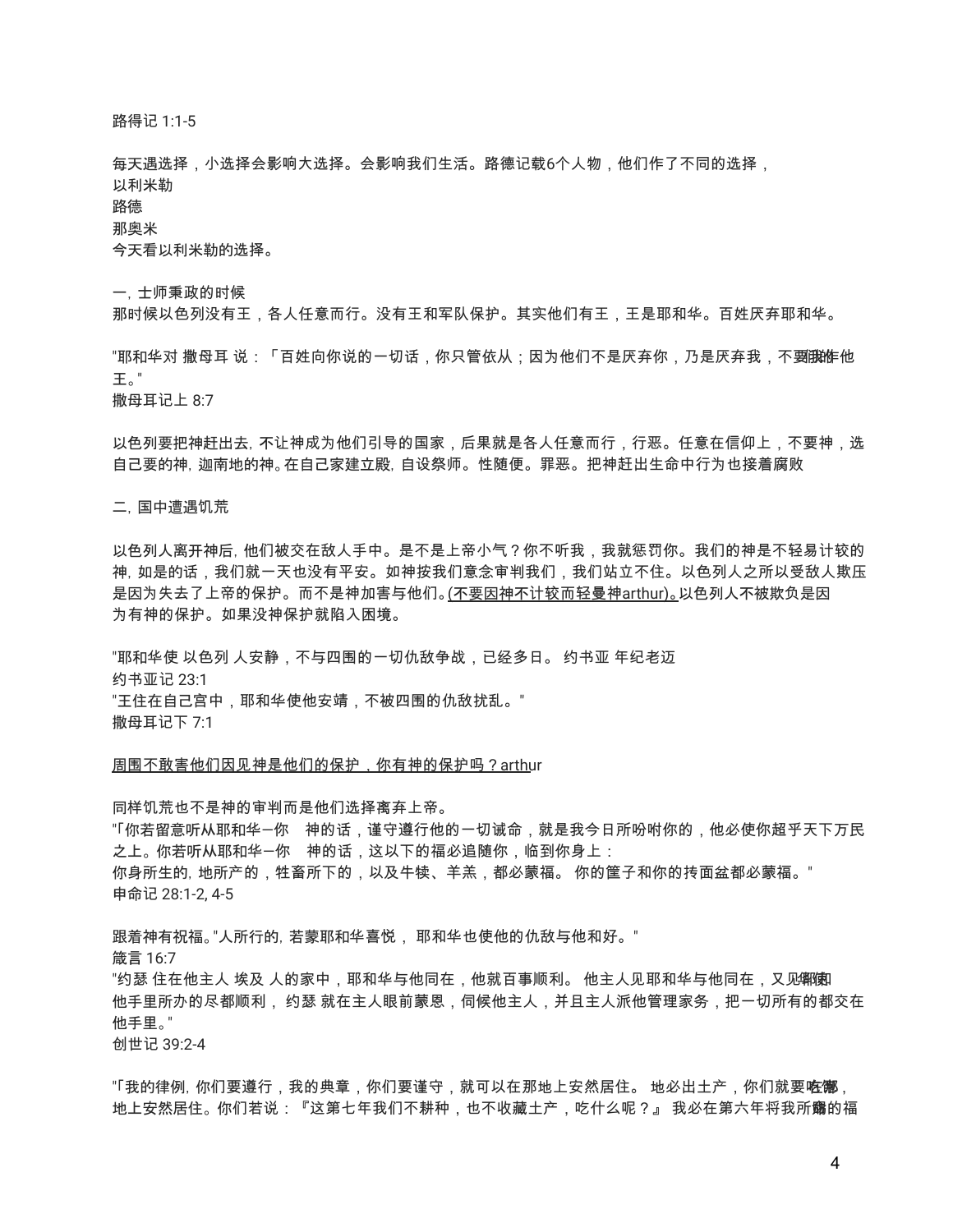给你们,地便生三年的土产。 第八年,你们要耕种,也要吃陈粮,等到第九年出产收来的时候,你们还吃陈 粮。」" 利未记 25:18-22

跟从上帝得各种祝福,为什么以色列得祸因赶走神,得不到神的保护。地,空,周围囯家,不効力了。

三,以利米勒的抉择 名字是耶和华是我的神。有地位的人。富有的人。好的家庭。 饥荒时没有记录他祷求神而是从伯利恒到摩押,罗得后裔之地,思上帝不祝福之地, 为什么去那?是物质缺乏?其实属灵的缺乏-饥荒。

我们是否有属灵的饥荒 浊水沉后?arthur水的比喻

没有饥荒时大家都看不出真的属灵景况,但饥荒使我们知道谁的灵命有饥荒。近来的灾难使我们生活中很多挑 战,政治上的,病毒上的,经济上的,行成信仰中危机,如是清水不会混浊,如果有沉淀的水,一有摇动就成混 浊。意思是,如果我们内心有罪,环境顺利时现不出内在的问题,当环境有风波时我们就会现出问题。不要抱 怨环境,而是看自己里面有没罪。

四,以利来勒选择的后果

以利米勒搬家去摩押地,表面上看是为救全家 但罪有假面具的。有时表面上看上去没有问题。但祸在其中。

"当士师秉政的时候,国中遭遇饥荒。在 犹大 的 伯利恒 ,有一个人带着妻子和两个儿子往 摩押 地**塞**寄这人 名叫 以利米勒,他的妻名叫 拿俄米 ;他两个儿子, 一个名叫 玛伦 ,一个名叫 基连 ,都是 犹 柏利恒 的 以法 他 人。他们到了 摩押 地,就住在那里。

这两个儿子娶了 摩押 女子为妻,一个名叫 俄珥巴 ,一个名叫 路得 ,在那里住了约有十年。" 路得记 1:1-2, 4

住了十年,成为摩押地居民,也许饥荒结束后还住那里,不由自主。好象所多马,罗得逐渐逐渐搬到了所多马。

#### 古以利米勒作了错误的选择,一开始就错。后果就是灭亡我们如何做选择的? arthur

诗33:12-19。"以耶和华为 神的,那国是有福的! 他所拣选为自己产业的,那民是有福的! 耶麻色亚纲看 ;他看见一切的世人。 从他的居所往外察看地上一切的居民一 他是那造成他们众人心的, 留意他们一**切作** 的。君王不能因兵多得胜; 勇士不能因力大得救。 靠马得救是枉然的; 马也不能因力大救人。 耶和<del>鄭</del> 顾敬畏他的人 和仰望他慈爱的人, 要救他们的命脱离死亡, 并使他们在饥荒中存活。" 诗篇 33:12-19

ian

"In the days when the judges ruled, there was a famine in the land. So a man from Bethlehem in Judah, together with his wife and two sons, went to live for a while in the country of Moab. The man's name was Elimelek, his wife's name was Naomi, and the names of his two sons were Mahlon and Kilion. They were Ephrathites from Bethlehem, Judah. And they went to Moab and lived there. Now Elimelek, Naomi's husband, died, and she was left with her two sons. They married Moabite women, one named Orpah and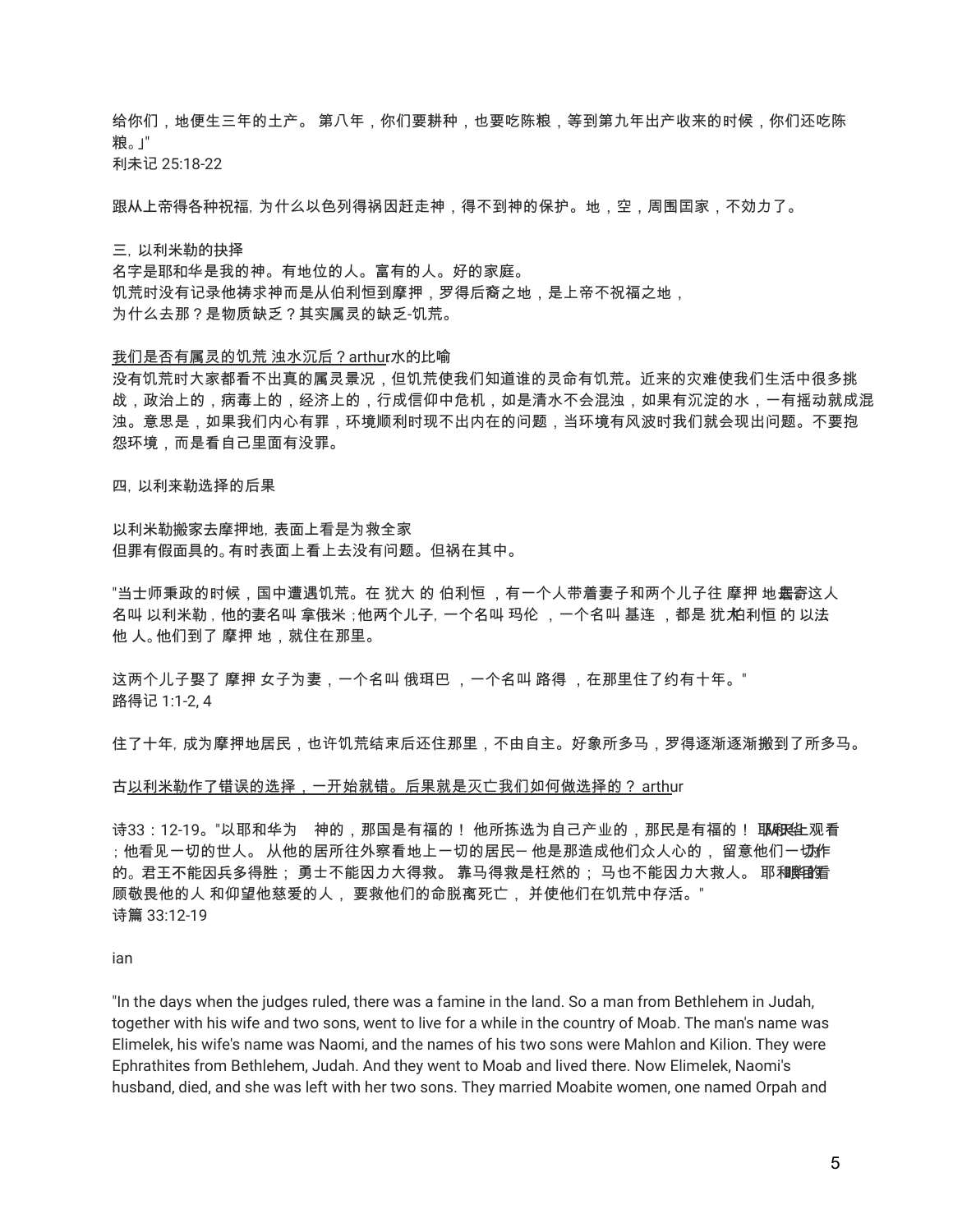the other Ruth. After they had lived there about ten years, both Mahlon and Kilion also died, and Naomi was left without her two sons and her husband." Ruth 1:1-5

Everyday we face choices, our decisions can affect our days and future. Some seemingly small choices may impact the bigger picture of our life. First chapter in Ruth, there were six figures.

- 1. Elimelek, moved family to Moab because of famine
- 2. He and his two sons died there
- 3. Naomi moved back to Bethlehem
- 4. Oprah, stayed back
- 5. Ruth moved to Bethlehem with her mother in law Naomi

Today we focus on the decisions made by Elimelek.

1).In the days when Judges ruled

The background of Ruth.

Judges 21:25 in those days Israel had no king; everyone did as they saw fit.

It was not they had no king. Their king was Jehovah God.

1 Samuel 8:7 they rejected God as their king.

They had driven God out of their life. Refused to let God lead their life.

They considered themselves their own king. They don't want to believe and worship God. They chose to serve the local gods, even built temple at their own home. Appointed Levites as their priests.

C19. About the life of a concubine of a Levite. Event near Gibeah in Benjamin, messy life of sexual immorality

2).there was a famine in the land

Whenever they forgot about God, god removed his protection, people were in the hand of famine and their enemies.

Our lord is not such a narrow minded God, punish those who disbelieve, if so, none can live a peaceful life. Our God is merciful. None can raise hands to say we haven't sinned since last Sunday.

The Israelites were oppressed by the people and nations around them, not by God's design, but the result that they lost the God's protection after they had forsaken Him.

Not god sent famine, not God's judgement, but they lost the blessing of God

Bethlehem, means baker's land, land of bread.

Deuteronomy 28:1

The blessings of God: When you fear God and follow his commands, you are blessed when you come in and go out.

He causes their enemies to make peace with them.

Lord gave success in everything he did. (Like the life of Joseph)

Blessings of the land, the harvest from the crops of the sixth year, was enough to last for three year's consumption. Levites25:18

When the Lord is present with you, the blessings are with you.

3)the decision of Elimelek. His name means Jehovah is my lord and my king, a wealthy family in Bethlehem, owned land and property, not a nobody, but well-known and respected person in town.